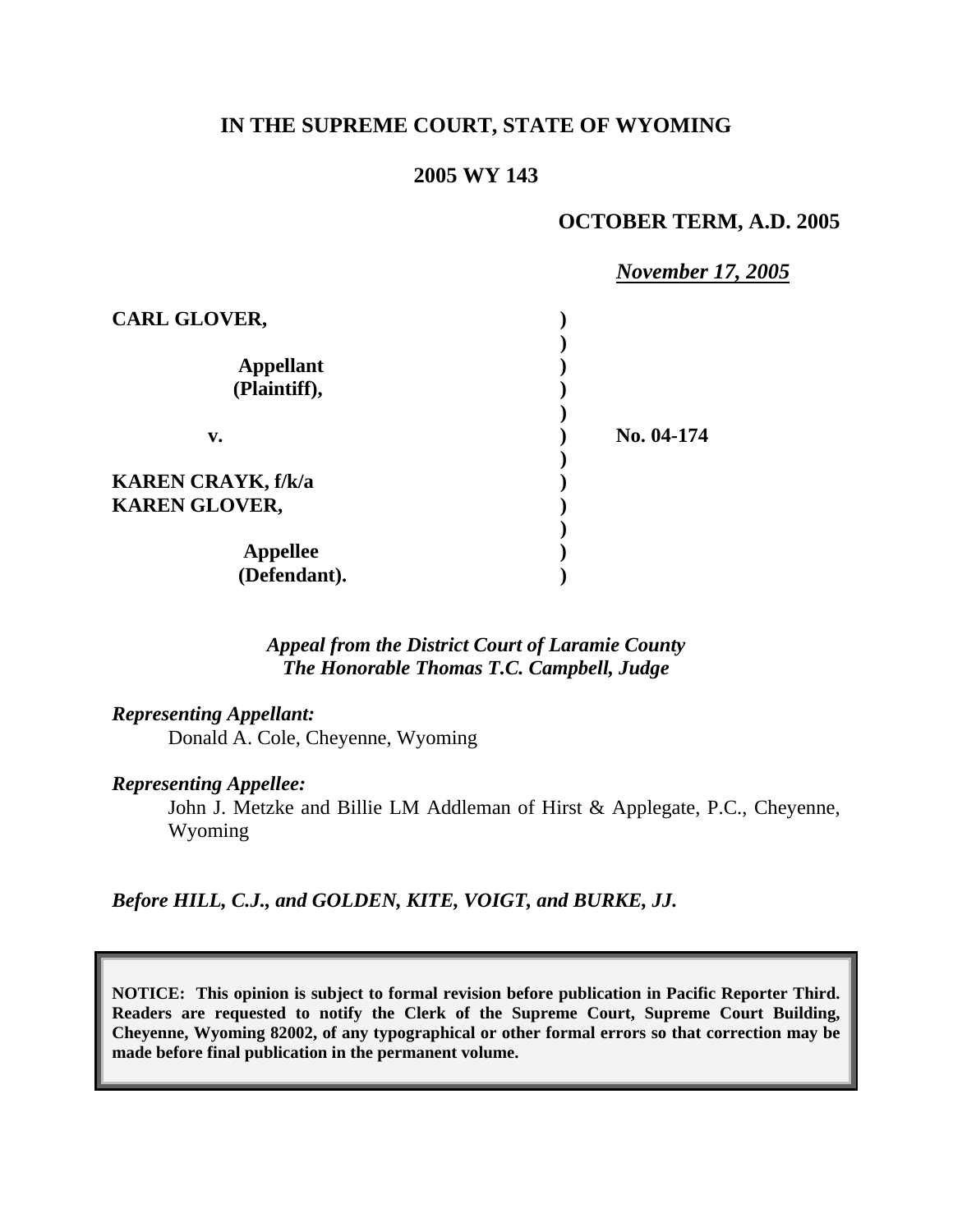### **GOLDEN, Justice**.

[¶1] Appellant, Carl Glover, seeks review of the district court's order purportedly clarifying the original decree of divorce regarding the benefits due Appellee, Karen Crayk, formerly known as Karen Glover, from Glover's military pension. We find that the district court erred in entering this order and reverse.

### **ISSUE**

[¶2] Glover presents the following issue for our review:

Did the district court err in modifying the formula for determining the Appellee's proportionate share of Appellant's military pension as set forth in the property settlement agreement and divorce decree?

Crayk states the issue as follows:

Did the [d]istrict [c]ourt abuse its discretion in clarifying the Divorce Decree to create an "order" within the meaning of the Uniformed Services Former Spouse Protection Act so that Appellee Crayk could receive her rightful portion of the Appellant's military pension?

## **FACTS**

[¶3] The parties were married on March 16, 1979, and were divorced on February 10, 1997. A Property and Child Custody Agreement executed between the parties and the subsequent Decree of Divorce awarded Crayk one-half of the sum that accrued in Glover's military retirement fund during the first seventeen years of his military career.

[¶4] Apparently, the military was unable to divide Glover's pension upon his retirement without further guidance from the district court. On September 4, 2003, Crayk filed a motion to amend and/or modify the provision of the divorce decree relating to the retirement benefits on the ground that the decree "did not constitute a [sic] 'Order' within the meaning of the Uniformed Services Former Spouse Protection Act." Crayk requested that the provision be modified in accordance with the following "time rule" formula to provide a fair and equitable division of the marital property:

> FURTHER, IT IS ORDERED, ADJUDGED AND DECREED, that [Crayk] is awarded 33.59621% of [Glover's]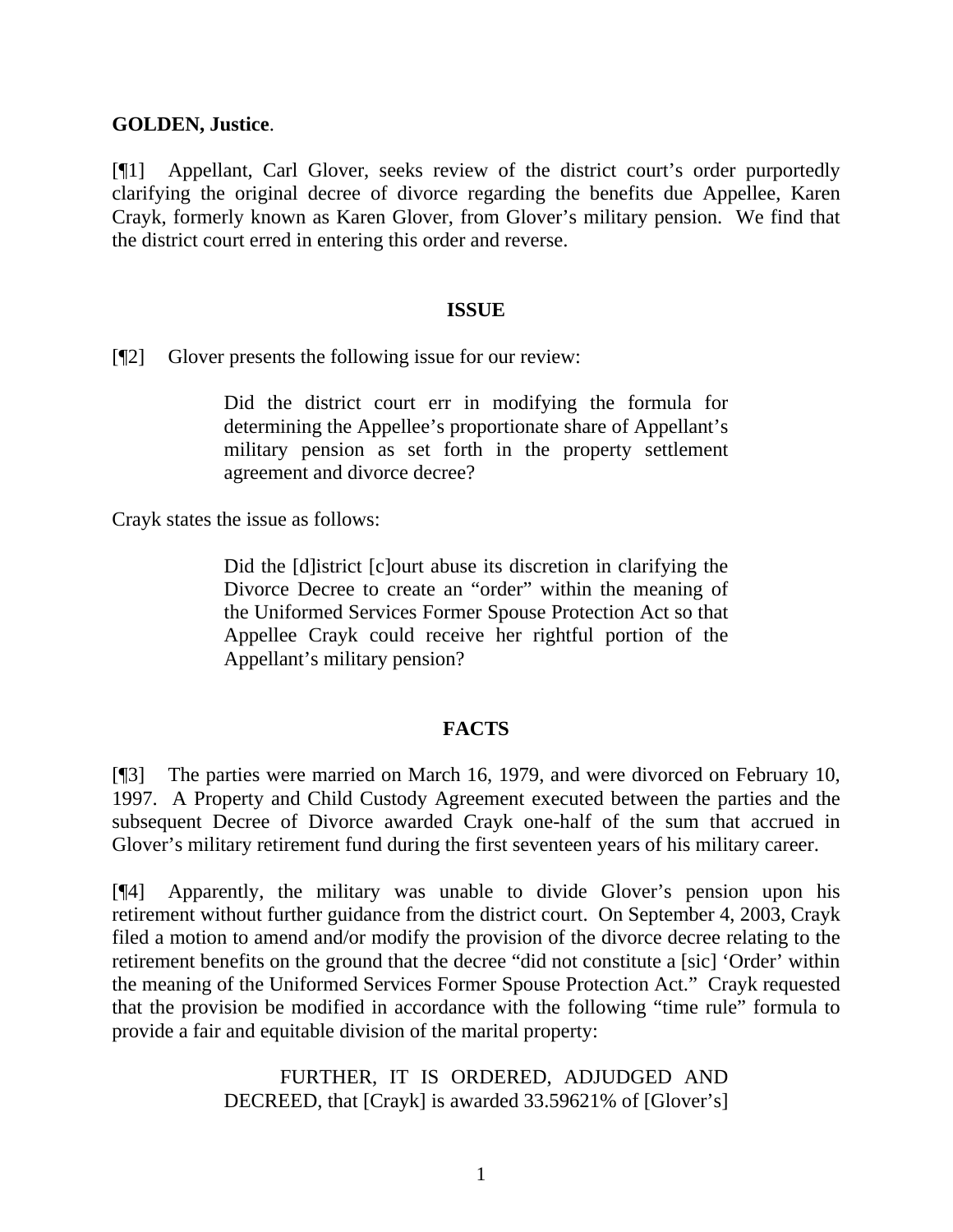disposable military retired pay, to be computed by multiplying 50% times a fraction, the numerator of which is 213 months of marriage during [Glover's] creditable military service, divided by [Glover's] total number of months of creditable military service, which is 317.

Glover opposed the motion.

[ $[$ [5] Following a hearing<sup>[1](#page-2-0)</sup> and consideration of additional exhibits submitted by Glover, $^2$  $^2$  the district court issued a decision letter adopting Crayk's proposed formula for dividing Glover's retirement benefits. Glover asked the district court to reconsider its decision because it "gives [Crayk] a portion of [his] promotions and longevity increases after seventeen year [sic] of service and after the divorce." The district court declined to do so and entered an order granting Crayk's motion. The order provided:

> WHEREFORE, IT IS HEREBY ORDERED, ADJUDGED, AND DECREED, that the Defendant, Karen Crayk, formerly known as Karen Glover, is awarded 33.59621% of the Plaintiff Carl Glover's disposable military retired pay, to be computed by multiplying 50% times a fraction, the numerator of which is two hundred thirteen (213), representing the number of months the parties were married during the Plaintiff Carl Glover's creditable military service and the denominator of which is three hundred seventeen (317), representing Plaintiff Carl Glover's total months of creditable military service.

This appeal followed.

 $\overline{a}$ 

## **DISCUSSION**

[¶6] At the outset, it must be noted that the record before this Court is ambiguous as to the exact nature of the proceedings below. Neither the parties nor the district court specify under what authority Crayk's motion was brought or granted. Crayk's motion was styled a "Motion to Amend and/or Modify Decree of Divorce." Such a motion, however, could not be entertained by the district court because, once their divorce became final, the district court no longer had the authority to modify the property

<span id="page-2-0"></span> $<sup>1</sup>$  The record on appeal does not contain a transcript of the hearing.</sup>

<span id="page-2-1"></span> $2$  The exhibits included a recommendation for division of his military pension, a copy of a handout for dividing military retired pay under the Uniformed Services Former Spouses' Protection Act prepared by the Defense Finance and Accounting Service, and the amount of Glover's base pay at the time of divorce.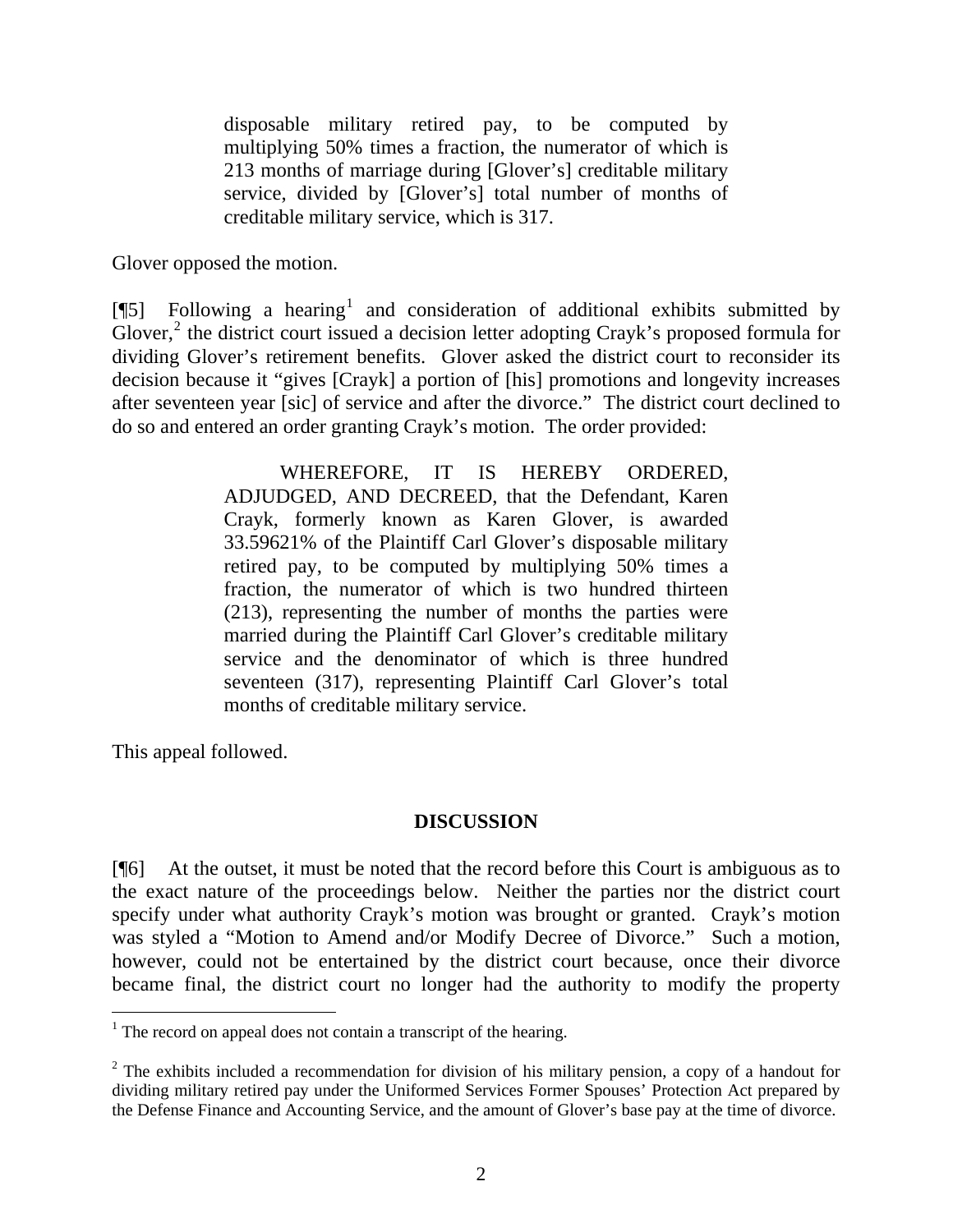division provided by the divorce decree. *Elsasser v. Elsasser*, 989 P.2d 106, 109 (Wyo. 1999).

[¶7] The district court, however, retained the authority to clarify an ambiguous property settlement provision provided in the original decree in order to effectuate the provision. *Elsasser*, 989 P.2d at 108-09; *see also Kelly v. Kelly*, 2003 WY 133, 78 P.3d 220 (Wyo. 2003). In her motion, Crayk stated that the original divorce decree had to be modified because it "did not constitute a [sic] 'Order' within the meaning of the Uniformed Services Former Spouse Protection Act." Presumably, the original decree was ambiguous as to how Crayk's one-half share of Glover's retirement benefits was to be calculated, thus preventing distribution of the benefits to Crayk. Based upon this underlying ambiguity, the divorce decree obviously needed to be clarified.

[¶8] This Court has previously held that the appropriate manner to handle such a clarification is by way of a W.R.C.P. 60(a) motion to correct a clerical mistake. *Elsasser*, 989 P.2d at 108 (stating that "W.R.C.P 60(a) is designed to clarify, as well as to correct, and is properly invoked to dispel either patent or latent ambiguities in a judgment"); *Spomer v. Spomer*, 580 P.2d 1146, 1149 (Wyo. 1978). Pursuant to W.R.C.P. 60(a), a court may correct a clerical mistake "at any time of its own initiative." Because of the patent ambiguity in the divorce decree, the district court would have been well within its discretion to *sua sponte* invoke Rule 60(a). It appears from our review of the record and the order on appeal that the district court approached the proceedings as a request for clarification of an ambiguous divorce decree, thereby implicitly invoking Rule 60(a). We will therefore treat this as a Rule 60(a) proceeding.

 $[$ [9] When reviewing a district court's application of Rule 60(a), this Court employs a two-part process. The first question we must answer is whether the correction or clarification of a judgment relates to a "clerical mistake." If so, we then review the district court's order to ascertain whether it clarified or modified the original judgment. *Elsasser*, 989 P.2d 108; *see also Johnson v. Johnson*, 851 P.2d 4, 8 (Wyo. 1993) (Taylor, J., dissenting). Both questions are questions of law, which we review *de novo*. *Brockway v. Brockway*, 921 P.2d 1104, 1106 (Wyo. 1996); *see also Johnson*, 851 P.2d at 7-8.

[¶10] Having already determined that the proceeding properly related to clarifying a clerical mistake, we turn to our review of the district court's order. We must compare the language of the original divorce decree to the district court's order to determine whether the court correctly clarified the decree. "[T]he central purpose of Rule 60(a) is to effectuate the contemporaneous intent of the court and to ensure that the judgment reflects that intent." *Spomer*, 580 P.2d at 1149. This Court applies the same rule when construing a court order as used in construing a contract. *Brockway,* 921 P.2d at 1106. The interpretation and construction of a contract is a matter of law for the Court. The language of a contract is to be construed within the context in which it was written, and this Court may look to the surrounding circumstances, the subject matter, and the purpose